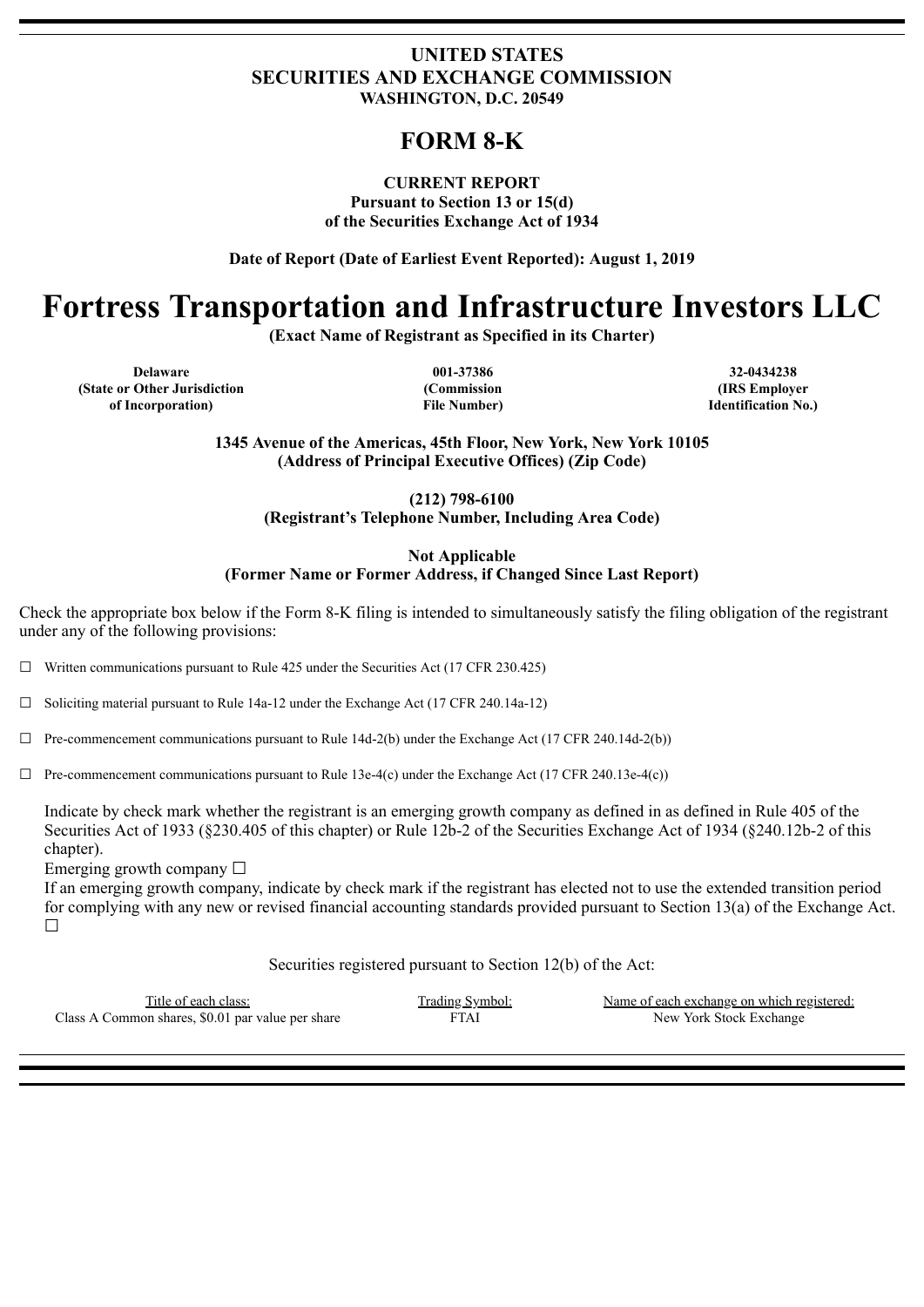### **Item 2.02. Results of Operations and Financial Condition.**

On August 1, 2019, the Company issued a press release announcing the Company's results for its fiscal quarter ended June 30, 2019. A copy of the Company's press release is attached to this Current Report on Form 8-K (the "Current Report") as Exhibit 99.1 and is incorporated herein solely for purposes of this Item 2.02 disclosure.

This Current Report, including the exhibit attached hereto, is being furnished and shall not be deemed to be filed for purposes of Section 18 of the Securities Exchange Act of 1934, as amended (the "Exchange Act"), or otherwise subject to the liabilities of that section, nor shall it be incorporated by reference into any of the Company's filings under the Securities Act of 1933, as amended, or the Exchange Act, unless expressly set forth as being incorporated by reference into such filing.

# **Item 9.01 Financial Statements and Exhibits. (d) Exhibits.**

**Exhibit Number Description** [99.1](#page-3-0) Press release, dated August 1, 2019, issued by Fortress Transportation and Infrastructure Investors LLC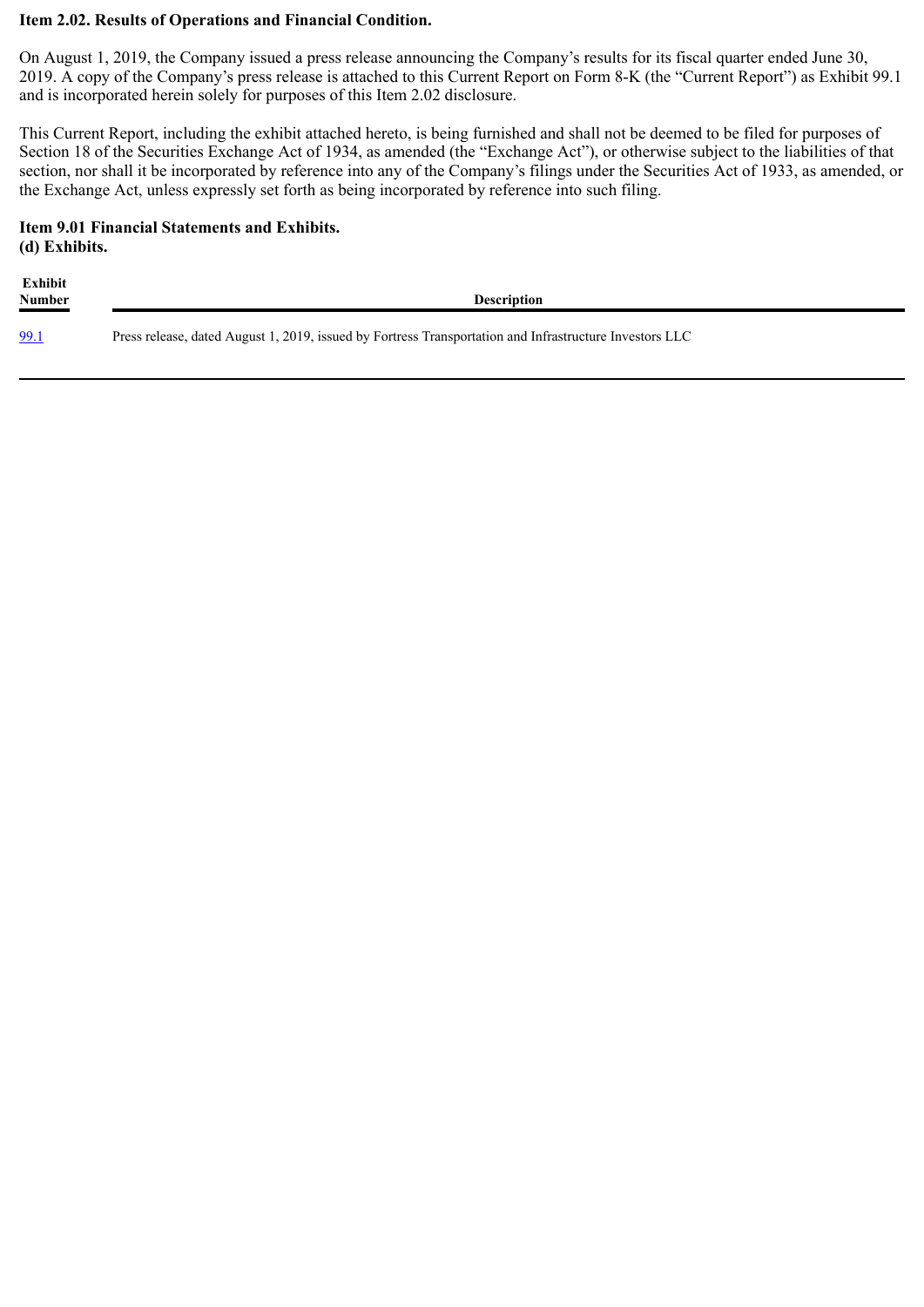### **SIGNATURE**

Pursuant to the requirements of the Securities Exchange Act of 1934, the registrant has duly caused this report to be signed on its behalf by the undersigned hereunto duly authorized.

> FORTRESS TRANSPORTATION AND INFRASTRUCTURE INVESTORS LLC

By: /s/ Eun Nam

Name: Eun Nam Title: Chief Accounting Officer

Date: August 1, 2019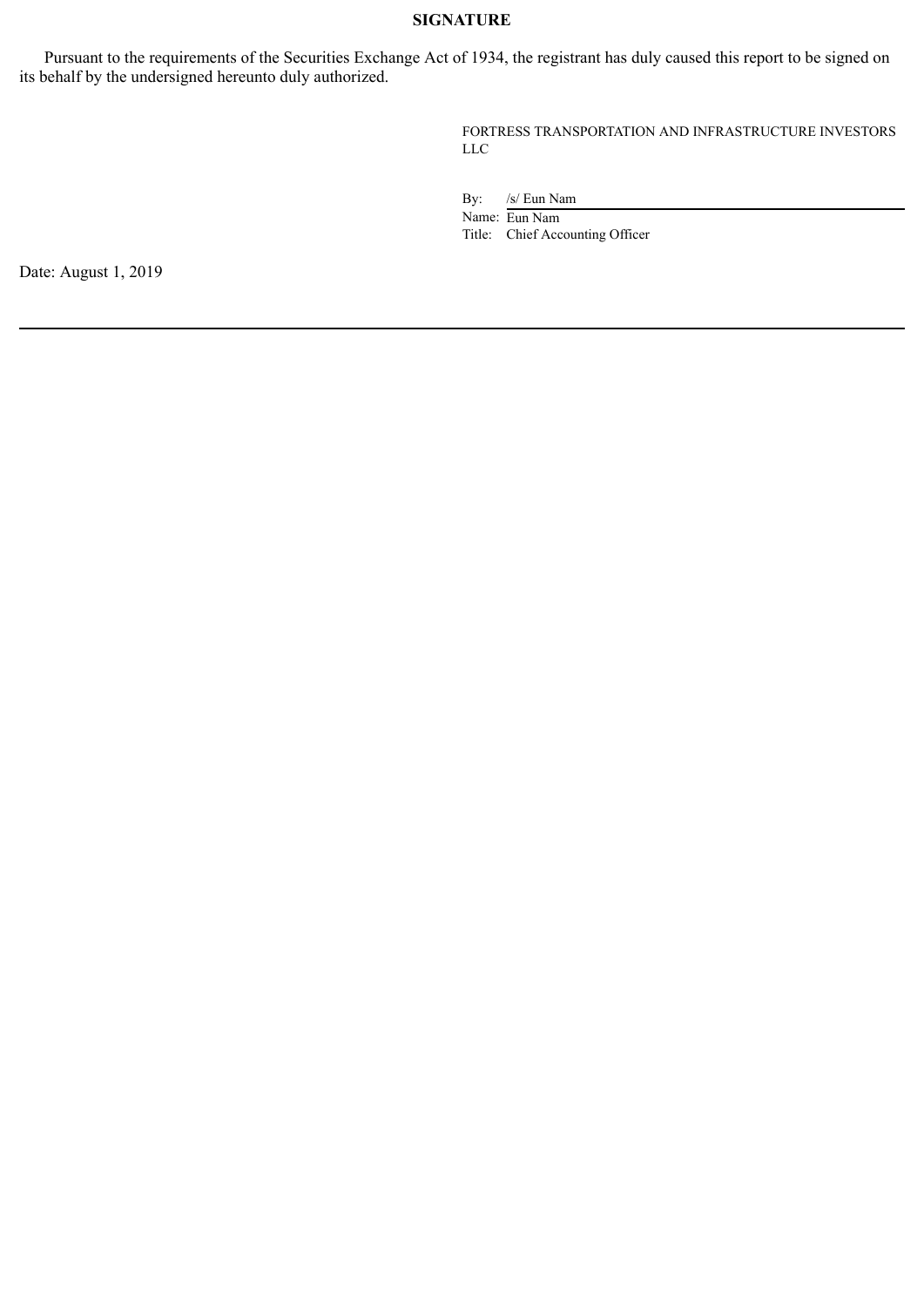<span id="page-3-0"></span>

### **PRESS RELEASE**

*FTAI Reports Second Quarter 2019 Results, Dividend of \$0.33 per Common Share*

NEW YORK, August 1, 2019 – Fortress Transportation and Infrastructure Investors LLC (NYSE:FTAI) (the "Company") today reported financial results for the three months ended June 30, 2019. The Company's consolidated comparative financial statements and key performance measures are attached as an exhibit to this press release.

#### **Financial Overview**

| (in thousands, except per share data)<br><b>Selected Financial Results</b> |              | O2'19  |
|----------------------------------------------------------------------------|--------------|--------|
| Net Cash Provided by Operating Activities                                  |              | 37,842 |
| Net Income Attributable to Shareholders                                    | \$           | 20,332 |
| Basic and Diluted Earnings per Share                                       | $\mathbb{S}$ | 0.24   |
|                                                                            |              |        |
| Funds Available for Distribution ("FAD") $(1)$                             | $\mathbb{S}$ | 86,894 |
| Adjusted EBITDA $(1)$                                                      |              | 94.130 |

 $(1)$  For definitions and reconciliations of Non-GAAP measures, please refer to the exhibit to this press release.

For the second quarter of 2019, our total FAD was \$86.9 million. This amount includes \$126.8 million from aviation leasing activities, offset by \$(10.0) million and \$(29.9) million from infrastructure and corporate and other activities, respectively.

#### **Second Quarter 2019 Dividend**

 $\mathcal{L}_\text{max}$  and  $\mathcal{L}_\text{max}$  and  $\mathcal{L}_\text{max}$  and  $\mathcal{L}_\text{max}$ 

On August 1, 2019, the Company's Board of Directors declared a cash dividend on its common shares of \$0.33 per share for the quarter ended June 30, 2019, payable on August 27, 2019 to the holders of record on August 16, 2019.

"We just completed our most profitable quarter ever both in terms of net income and adjusted EBITDA. Aviation continues to exceed our expectations and we are executing long-term contracts at all four of our infrastructure companies at a pace we have never experienced before," said Joe Adams, the Company's Chief Executive Officer.

#### **Additional Information**

For additional information that management believes to be useful for investors, please refer to the presentation posted on the Investor Relations section of the Company's website, www.ftandi.com, and the Company's Quarterly Report on Form 10-Q, when available on the Company's website. Nothing on the Company's website is included or incorporated by reference herein.

#### **Conference Call**

The Company will host a conference call on Friday, August 2, 2019 at 8:00 A.M. Eastern Time. The conference call may be accessed by dialing 1-877-447-5636 (from within the U.S.) or 1-615-247-0080 (from outside of the U.S.) ten minutes prior to the scheduled start of the call; please reference "FTAI Second Quarter Earnings Call." A simultaneous webcast of the conference call will be available to the public on a listen-only basis at www.ftandi.com.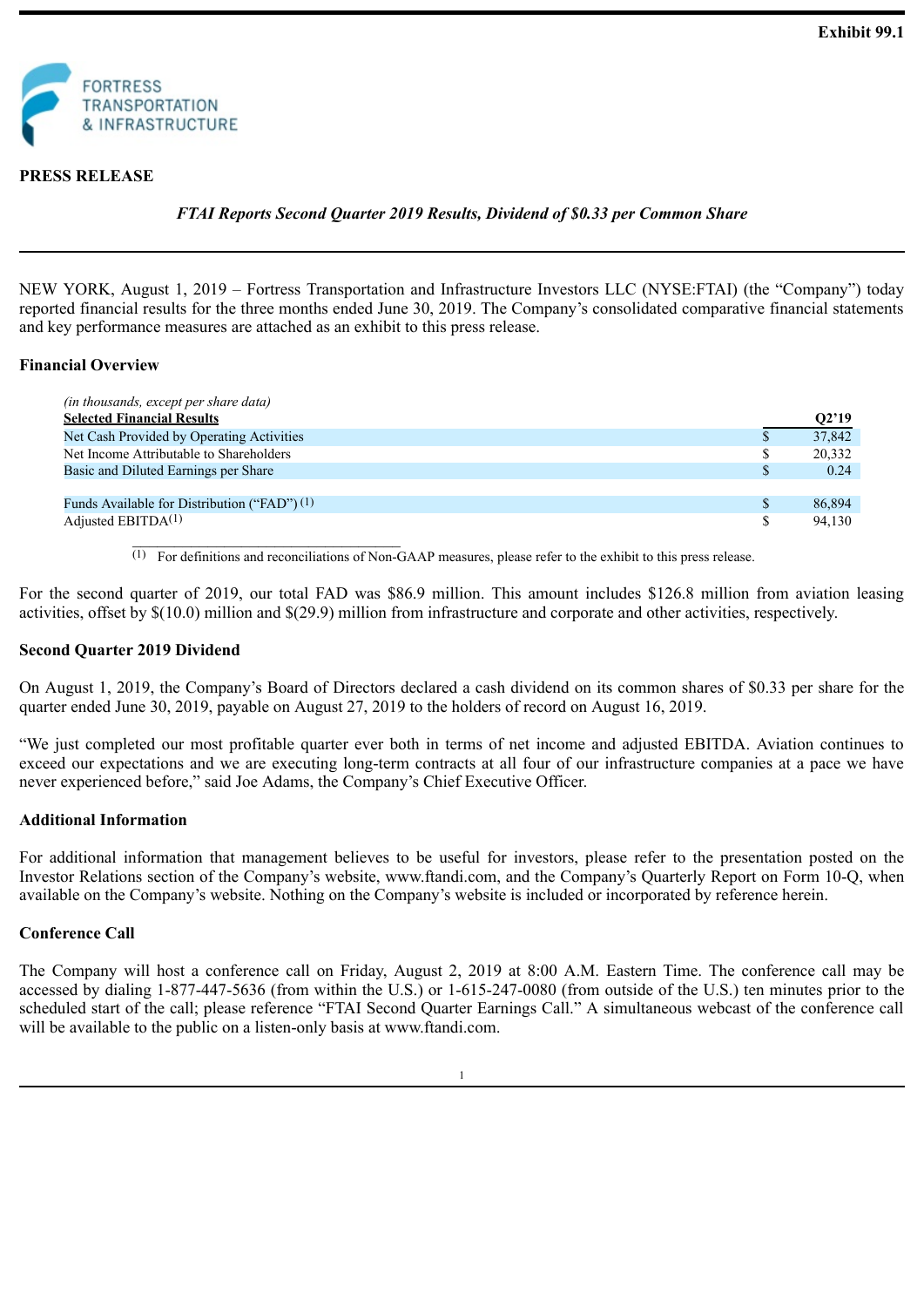Following the call, a replay of the conference call will be available after 12:00 P.M. on Friday, August 2, 2019 through midnight Friday, August 9, 2019 at 1-855-859-2056 (from within the U.S.) or 1-404-537-3406 (from outside of the U.S.), Passcode: 7549869.

### **About Fortress Transportation and Infrastructure Investors LLC**

Fortress Transportation and Infrastructure Investors LLC owns and acquires high quality infrastructure and equipment that is essential for the transportation of goods and people globally. FTAI targets assets that, on a combined basis, generate strong and stable cash flows with the potential for earnings growth and asset appreciation. FTAI is externally managed by an affiliate of Fortress Investment Group LLC, a leading, diversified global investment firm.

#### **Cautionary Note Regarding Forward-Looking Statements**

Certain statements in this press release may constitute forward-looking statements within the meaning of the Private Securities Litigation Reform Act of 1995. These statements are based on management's current expectations and beliefs and are subject to a number of trends and uncertainties that could cause actual results to differ materially from those described in the forward-looking statements, many of which are beyond the Company's control. The Company can give no assurance that its expectations will be attained and such differences may be material. Accordingly, you should not place undue reliance on any forward-looking statements contained in this press release. For a discussion of some of the risks and important factors that could affect such forward-looking statements, see the sections entitled "Risk Factors" and "Management's Discussion and Analysis of Financial Condition and Results of Operations" in the Company's Annual Report on Form 10-K and Quarterly Reports on Form 10-Q, which are available on the Company's website (www.ftandi.com). In addition, new risks and uncertainties emerge from time to time, and it is not possible for the Company to predict or assess the impact of every factor that may cause its actual results to differ from those contained in any forward-looking statements. Such forward-looking statements speak only as of the date of this press release. The Company expressly disclaims any obligation to release publicly any updates or revisions to any forward-looking statements contained herein to reflect any change in the Company's expectations with regard thereto or change in events, conditions or circumstances on which any statement is based. This release shall not constitute an offer to sell or the solicitation of an offer to buy any securities.

#### **For further information, please contact:**

Alan Andreini Investor Relations Fortress Transportation and Infrastructure Investors LLC (212) 798-6128 aandreini@fortress.com

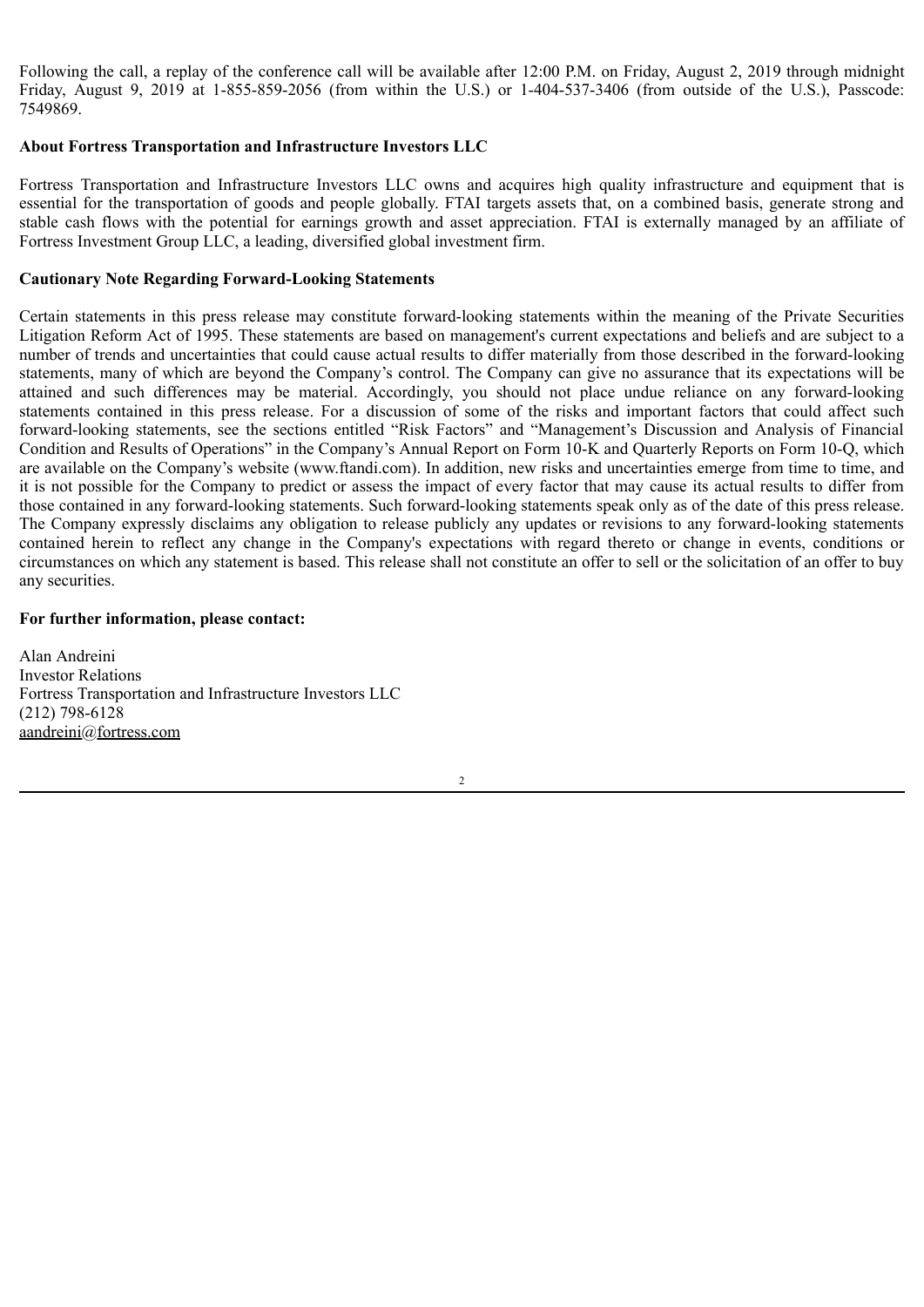### **Withholding Information for Withholding Agents**

This announcement is intended to be a qualified notice as provided in the Internal Revenue Code (the "Code") and the Regulations thereunder. For U.S. federal income tax purposes, the dividend declared in August 2019 will be treated as a partnership distribution. For tax withholding purposes, the per share distribution components are as follows:

| <b>Distribution Components</b>       |        |
|--------------------------------------|--------|
| Non-U.S. Long Term Capital Gain      |        |
| U.S. Portfolio Interest Income $(1)$ | 0.0975 |
| U.S. Dividend Income(2)              |        |
| Income Not from U.S. Sources $(3)$   | 0.2325 |
| Distribution Per Share               | 0.3300 |

(1) Eligible for the U.S. portfolio interest exemption for any holder not considered a 10-percent shareholder under  $\S871(h)(3)(B)$  of the Code.

- (2) This income is subject to withholding under §1441 of the Code.
- (3) This income is not subject to withholding under §1441 or §1446 of the Code.

For U.S. shareholders: In computing your U.S. federal taxable income, you should not rely on this qualified notice, but should generally take into account your allocable share of the Company's taxable income as reported to you on your Schedule K-1.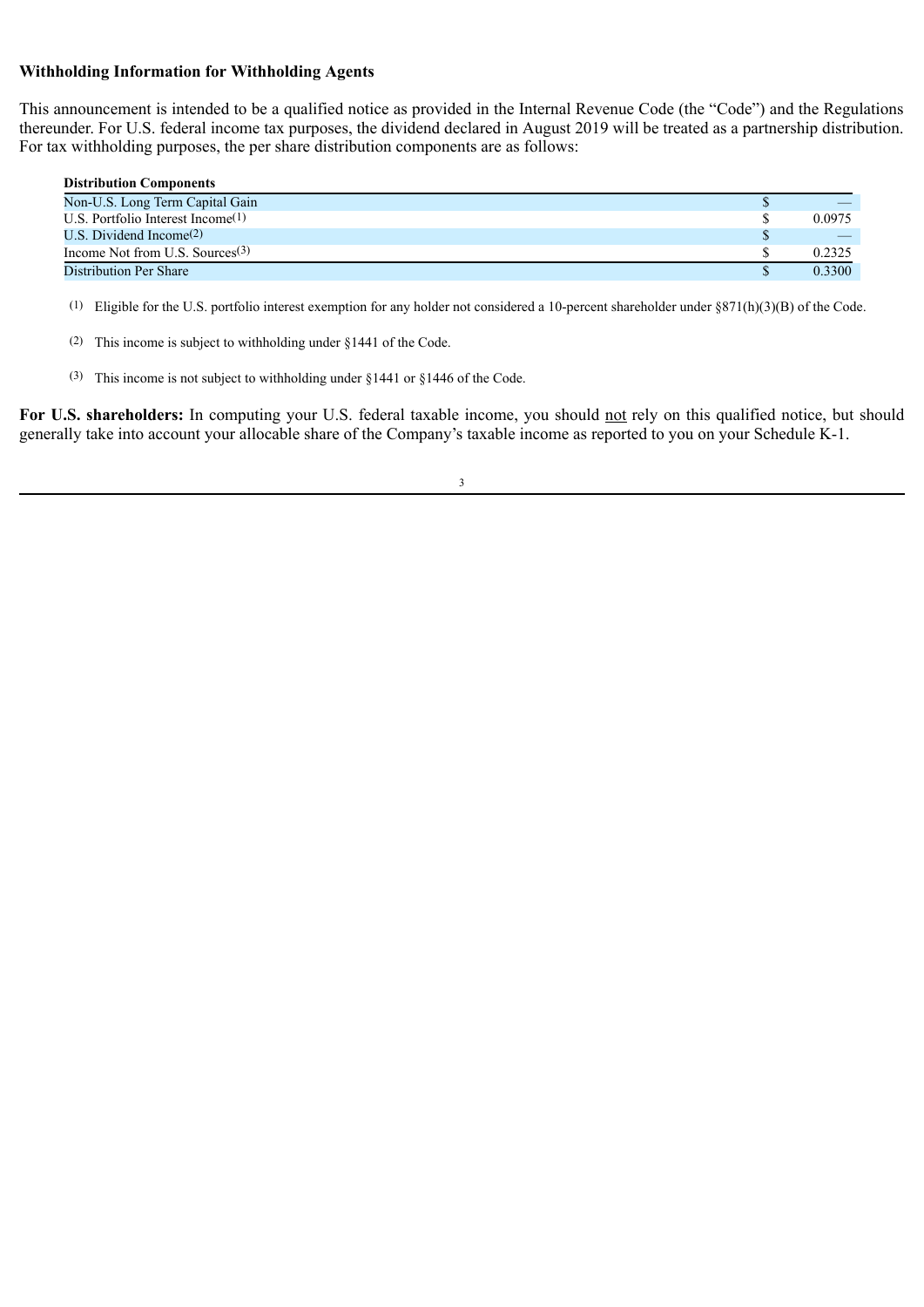# **FORTRESS TRANSPORTATION AND INFRASTRUCTURE INVESTORS LLC**

# **CONSOLIDATED STATEMENTS OF OPERATIONS (Unaudited)**

# (Dollar amounts in thousands, unless otherwise noted)

|                                                                                       | Three Months Ended June 30, |            |              |            |               | Six Months Ended June 30, |               |            |  |  |
|---------------------------------------------------------------------------------------|-----------------------------|------------|--------------|------------|---------------|---------------------------|---------------|------------|--|--|
|                                                                                       | 2019                        |            |              | 2018       | 2019          |                           | 2018          |            |  |  |
| <b>Revenues</b>                                                                       |                             |            |              |            |               |                           |               |            |  |  |
| <b>Equipment leasing revenues</b>                                                     | $\mathbf S$                 | 79,200     | \$           | 59,330     | $\mathbf{s}$  | 151,652                   | $\mathbb{S}$  | 115,114    |  |  |
| Infrastructure revenues                                                               |                             | 79,805     |              | 12,649     |               | 131,980                   |               | 25,709     |  |  |
| <b>Total revenues</b>                                                                 |                             | 159,005    |              | 71,979     |               | 283,632                   |               | 140,823    |  |  |
| <b>Expenses</b>                                                                       |                             |            |              |            |               |                           |               |            |  |  |
| Operating expenses                                                                    |                             | 92,763     |              | 27,593     |               | 154,681                   |               | 55,172     |  |  |
| General and administrative                                                            |                             | 4,297      |              | 4,573      |               | 9,029                     |               | 8,159      |  |  |
| Acquisition and transaction expenses                                                  |                             | 2,308      |              | 1,508      |               | 3,782                     |               | 3,274      |  |  |
| Management fees and incentive allocation to affiliate                                 |                             | 5,710      |              | 4,495      |               | 9,548                     |               | 8,234      |  |  |
| Depreciation and amortization                                                         |                             | 42,600     |              | 32,844     |               | 82,133                    |               | 62,431     |  |  |
| Interest expense                                                                      |                             | 25,472     |              | 12,857     |               | 46,775                    |               | 24,728     |  |  |
| Total expenses                                                                        |                             | 173,150    |              | 83,870     |               | 305,948                   |               | 161,998    |  |  |
| Other income (expense)                                                                |                             |            |              |            |               |                           |               |            |  |  |
| Equity in losses of unconsolidated entities                                           |                             | (169)      |              | (251)      |               | (553)                     |               | (156)      |  |  |
| Gain on sale of equipment, net                                                        |                             | 22,630     |              | 4,996      |               | 24,355                    |               | 4,991      |  |  |
| Interest income                                                                       |                             | 240        |              | 74         |               | 331                       |               | 250        |  |  |
| Other income                                                                          |                             | 4,938      |              | 1,157      |               | 2,334                     |               | 1,337      |  |  |
| Total other income                                                                    |                             | 27,639     |              | 5,976      |               | 26,467                    |               | 6,422      |  |  |
| Income (loss) before income taxes                                                     |                             | 13,494     |              | (5,915)    |               | 4,151                     |               | (14, 753)  |  |  |
| (Benefit from) provision for income taxes                                             |                             | (2,299)    |              | 534        |               | (1, 846)                  |               | 1,029      |  |  |
| <b>Net income (loss)</b>                                                              |                             | 15,793     |              | (6, 449)   |               | 5,997                     |               | (15,782)   |  |  |
| Less: Net loss attributable to non-controlling interests in consolidated subsidiaries |                             | (4, 539)   |              | (7, 288)   |               | (7,955)                   |               | (16,049)   |  |  |
| Net income attributable to shareholders                                               | \$                          | 20,332     | $\mathbb{S}$ | 839        | $\mathbf{s}$  | 13,952                    | \$            | 267        |  |  |
| <b>Earnings per share</b>                                                             |                             |            |              |            |               |                           |               |            |  |  |
| <b>Basic</b>                                                                          | \$                          | 0.24       | \$           | 0.01       | <sup>\$</sup> | 0.16                      | \$            |            |  |  |
| <b>Diluted</b>                                                                        | $\boldsymbol{\mathsf{S}}$   | 0.24       | $\mathbf S$  | 0.01       | $\mathbf{s}$  | 0.16                      | $\mathcal{S}$ |            |  |  |
| <b>Weighted Average Shares Outstanding:</b>                                           |                             |            |              |            |               |                           |               |            |  |  |
| <b>Basic</b>                                                                          |                             | 85,987,769 |              | 83,160,037 |               | 85,987,115                |               | 82,351,736 |  |  |
| <b>Diluted</b>                                                                        |                             | 85,989,029 |              | 83,160,047 |               | 85,987,115                |               | 82,351,858 |  |  |

4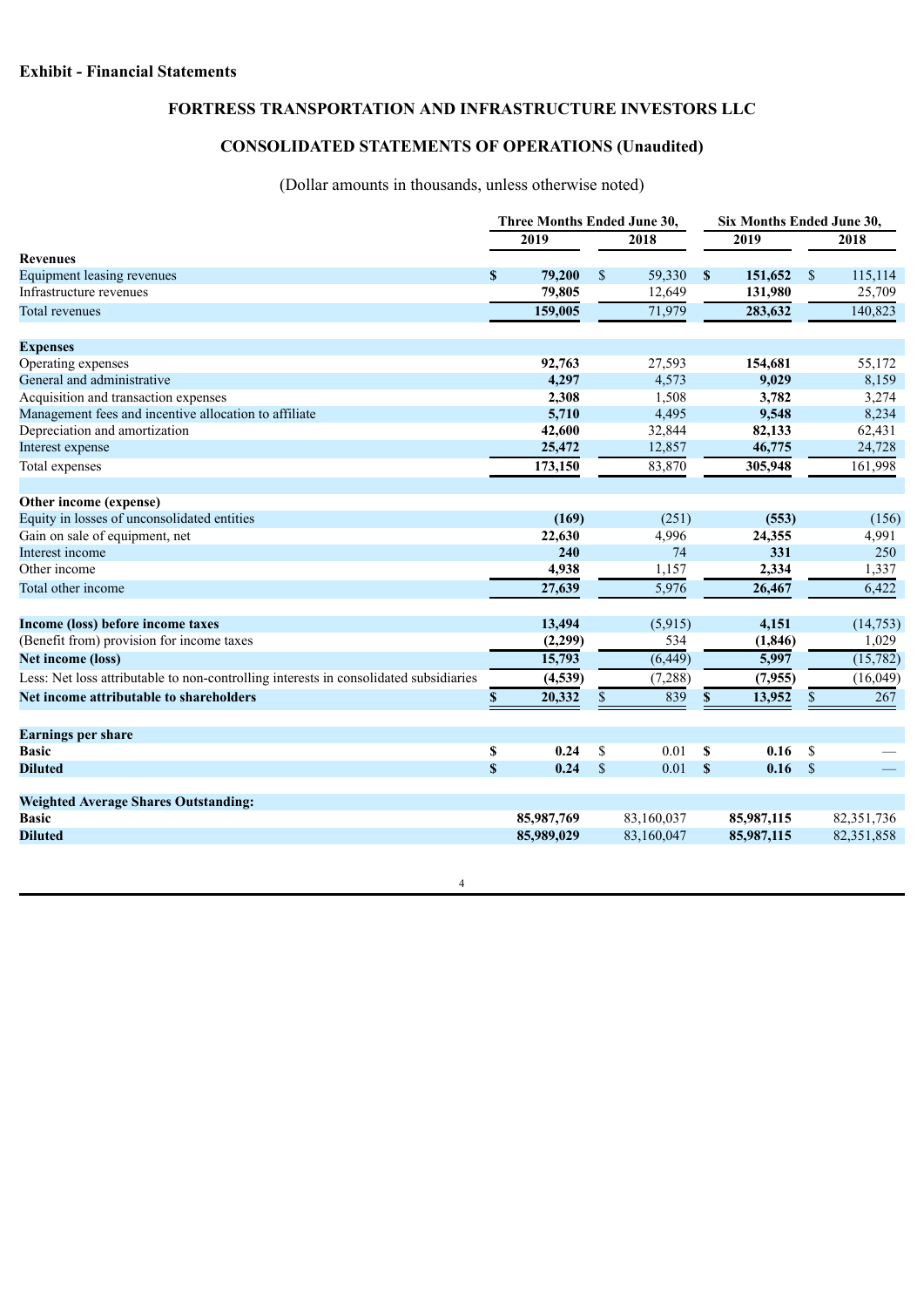# **FORTRESS TRANSPORTATION AND INFRASTRUCTURE INVESTORS LLC**

# **CONSOLIDATED BALANCE SHEETS**

# (Dollar amounts in thousands, unless otherwise noted)

|                                                                                                                                                                                                 | (Unaudited)<br>June 30, 2019 |           |               | December 31, 2018 |
|-------------------------------------------------------------------------------------------------------------------------------------------------------------------------------------------------|------------------------------|-----------|---------------|-------------------|
| <b>Assets</b>                                                                                                                                                                                   |                              |           |               |                   |
| Cash and cash equivalents                                                                                                                                                                       | $\mathbf{s}$                 | 115,559   | <sup>\$</sup> | 99,601            |
| Restricted cash                                                                                                                                                                                 |                              | 58,817    |               | 21,236            |
| Accounts receivable, net                                                                                                                                                                        |                              | 61,878    |               | 53,789            |
| Leasing equipment, net                                                                                                                                                                          |                              | 1,509,848 |               | 1,432,210         |
| Operating lease right-of-use assets, net                                                                                                                                                        |                              | 42,993    |               |                   |
| Finance leases, net                                                                                                                                                                             |                              | 20,092    |               | 18,623            |
| Property, plant, and equipment, net                                                                                                                                                             |                              | 855,013   |               | 708,853           |
| Investments                                                                                                                                                                                     |                              | 38,727    |               | 40,560            |
| Intangible assets, net                                                                                                                                                                          |                              | 32,409    |               | 38,513            |
| Goodwill                                                                                                                                                                                        |                              | 116,584   |               | 116,584           |
| Other assets                                                                                                                                                                                    |                              | 236,589   |               | 108,809           |
| <b>Total assets</b>                                                                                                                                                                             | \$                           | 3,088,509 | \$            | 2,638,778         |
| <b>Liabilities</b>                                                                                                                                                                              |                              |           |               |                   |
| Accounts payable and accrued liabilities                                                                                                                                                        | $\boldsymbol{\mathsf{S}}$    | 117,280   | $\mathbb{S}$  | 112,188           |
| Debt, net                                                                                                                                                                                       |                              | 1,631,136 |               | 1,237,347         |
| Maintenance deposits                                                                                                                                                                            |                              | 180,824   |               | 158,163           |
| Security deposits                                                                                                                                                                               |                              | 41,103    |               | 38,539            |
| Operating lease liabilities                                                                                                                                                                     |                              | 43,459    |               |                   |
| Other liabilities                                                                                                                                                                               |                              | 36,474    |               | 38,759            |
| <b>Total liabilities</b>                                                                                                                                                                        | $\mathbf S$                  | 2,050,276 | \$            | 1,584,996         |
| Commitments and contingencies                                                                                                                                                                   |                              |           |               |                   |
| <b>Equity</b>                                                                                                                                                                                   |                              |           |               |                   |
| Common shares (\$0.01 par value per share; 2,000,000,000 shares authorized; 84,846,083 and 84,050,889 shares<br>issued and outstanding as of June 30, 2019 and December 31, 2018, respectively) | \$                           | 848       | $\mathcal{S}$ | 840               |
| Additional paid in capital                                                                                                                                                                      |                              | 972,836   |               | 1,029,376         |
| Accumulated deficit                                                                                                                                                                             |                              | (18, 865) |               | (32, 817)         |
| Accumulated other comprehensive income                                                                                                                                                          |                              | 34,058    |               |                   |
| Shareholders' equity                                                                                                                                                                            |                              | 988,877   |               | 997,399           |
| Non-controlling interest in equity of consolidated subsidiaries                                                                                                                                 |                              | 49,356    |               | 56,383            |
|                                                                                                                                                                                                 |                              |           |               |                   |
| Total equity                                                                                                                                                                                    |                              | 1,038,233 |               | 1,053,782         |
| Total liabilities and equity                                                                                                                                                                    | \$                           | 3,088,509 | \$            | 2,638,778         |

5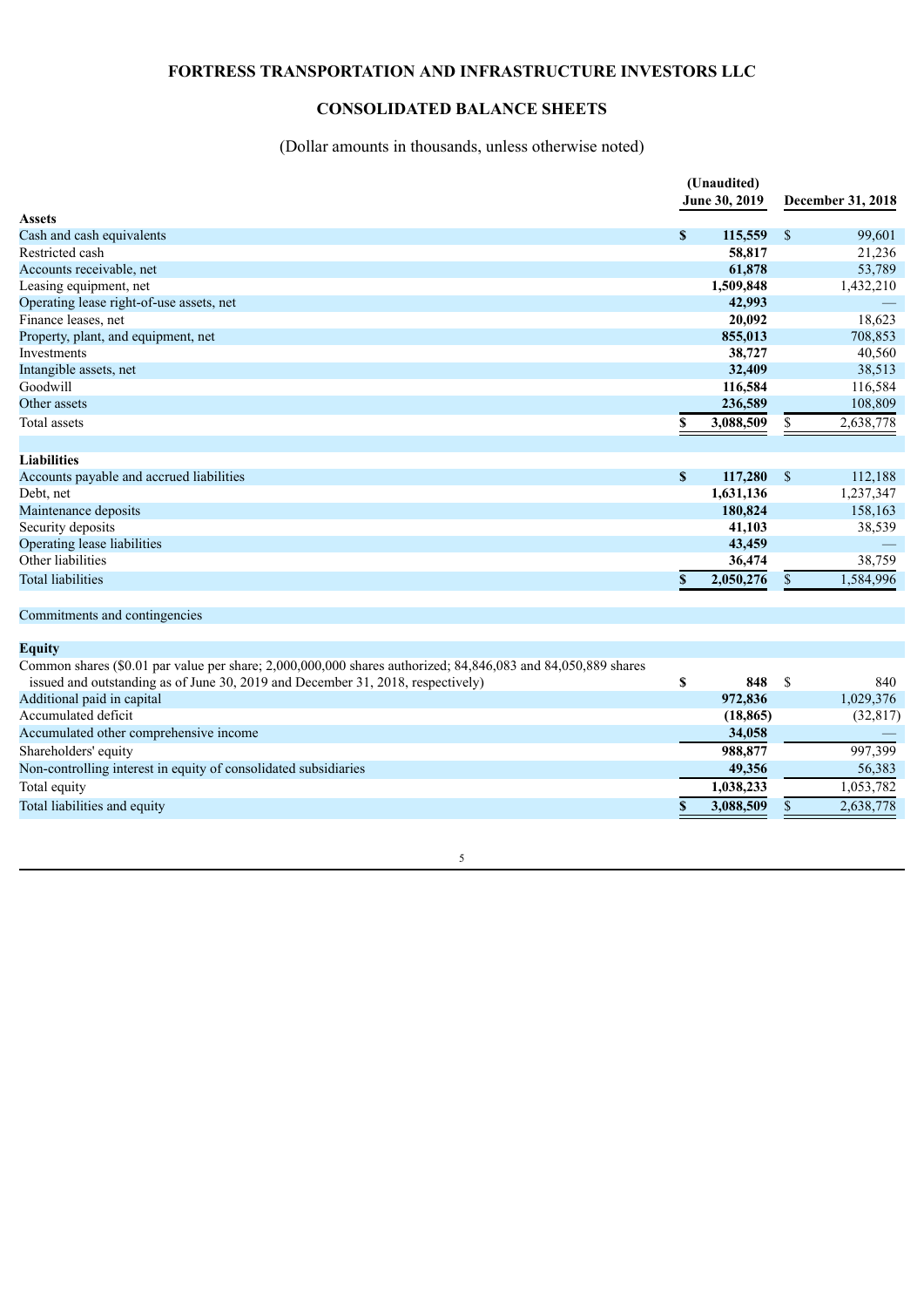# **FORTRESS TRANSPORTATION AND INFRASTRUCTURE INVESTORS LLC**

# **CONSOLIDATED STATEMENTS OF CASH FLOWS (Unaudited)**

(Dollar amounts in thousands, unless otherwise noted)

|                                                                                          | Six Months Ended June 30, |    |                     |
|------------------------------------------------------------------------------------------|---------------------------|----|---------------------|
|                                                                                          | 2019                      |    | 2018                |
| Cash flows from operating activities:                                                    |                           |    |                     |
| Net income (loss)                                                                        | \$<br>5,997               | \$ | (15,782)            |
| Adjustments to reconcile net income (loss) to net cash provided by operating activities: |                           |    |                     |
| Equity in losses of unconsolidated entities                                              | 553                       |    | 156                 |
| Gain on sale of equipment, net                                                           | (24, 355)                 |    | (4,991)             |
| Security deposits and maintenance claims included in earnings                            | (2, 869)                  |    | (4,325)             |
| Equity-based compensation                                                                | 928                       |    | 437                 |
| Depreciation and amortization                                                            | 82,133                    |    | 62,431              |
| Change in current and deferred income taxes                                              | (2,655)                   |    | 564                 |
| Change in fair value of non-hedge derivative                                             | (250)                     |    | (182)               |
| Amortization of lease intangibles and incentives                                         | 17,288                    |    | 12,943              |
| Amortization of deferred financing costs                                                 | 4,043                     |    | 2,483               |
| Bad debt expense                                                                         | 3,062                     |    | 1,521               |
| Other                                                                                    | 547                       |    | 21                  |
| Change in:                                                                               |                           |    |                     |
| Accounts receivable                                                                      | (14, 675)                 |    | (10,064)            |
| Other assets                                                                             | (13, 105)                 |    | (10,318)            |
| Accounts payable and accrued liabilities                                                 | 8,661                     |    | 22,091              |
| Management fees payable to affiliate                                                     | 871                       |    | (668)               |
| Other liabilities                                                                        | (8,062)                   |    | 2,835               |
| Net cash provided by operating activities                                                | 58,112                    |    | $\overline{59,152}$ |
|                                                                                          |                           |    |                     |
| Cash flows from investing activities:                                                    |                           |    |                     |
| Investment in notes receivable                                                           |                           |    | (912)               |
| Investment in unconsolidated entities and available for sale securities                  |                           |    | (1,115)             |
| Principal collections on finance leases                                                  | 2,996                     |    | 539                 |
| Acquisition of leasing equipment                                                         | (209, 171)                |    | (205, 819)          |
| Acquisition of property, plant and equipment                                             | (159, 252)                |    | (124, 039)          |
| Acquisition of lease intangibles                                                         | 623                       |    | (2,225)             |
| Purchase deposits for acquisitions                                                       | (33, 637)                 |    | (17,890)            |
| Proceeds from sale of leasing equipment                                                  | 71,497                    |    | 26,499              |
| Proceeds from sale of property, plant and equipment                                      | 7                         |    | 31                  |
| Return of capital distributions from unconsolidated entities                             | 1,280                     |    |                     |
| Return of purchase deposit for aircraft and aircraft engines                             |                           |    | 240                 |
| Return of deposit on sale of engine                                                      |                           |    | (400)               |
| Net cash used in investing activities                                                    | \$<br>(325, 657)          | \$ | (325,091)           |
|                                                                                          |                           |    |                     |
| <b>Cash flows from financing activities:</b>                                             |                           |    |                     |
| Proceeds from debt                                                                       | \$<br>529,477             | S  | 204,350             |
| Repayment of debt                                                                        | (128, 835)                |    | (45, 874)           |
| Payment of deferred financing costs                                                      | (32, 443)                 |    | (1, 819)            |
| Receipt of security deposits                                                             | 3,475                     |    | 3,748               |
| Return of security deposits                                                              | (233)                     |    | (805)               |
| Receipt of maintenance deposits                                                          | 28,903                    |    | 22,355              |
| Release of maintenance deposits                                                          | (22, 493)                 |    | (4,276)             |
| Proceeds from issuance of common shares, net of underwriter's discount                   |                           |    | 128,450             |
| Common shares issuance costs                                                             |                           |    | (789)               |
| Purchase of non-controlling interest                                                     |                           |    | (3,700)             |
| Cash dividends                                                                           | (56, 767)                 |    | (54, 662)           |
| Net cash provided by financing activities                                                | \$<br>321,084             | \$ | 246,978             |
|                                                                                          |                           |    |                     |
| Net increase (decrease) in cash and cash equivalents and restricted cash                 | 53,539                    |    | (18,961)            |
| Cash and cash equivalents and restricted cash, beginning of period                       | 120,837                   |    | 92,806              |
| Cash and cash equivalents and restricted cash, end of period                             | \$<br>174,376             | \$ | 73,845              |
|                                                                                          |                           |    |                     |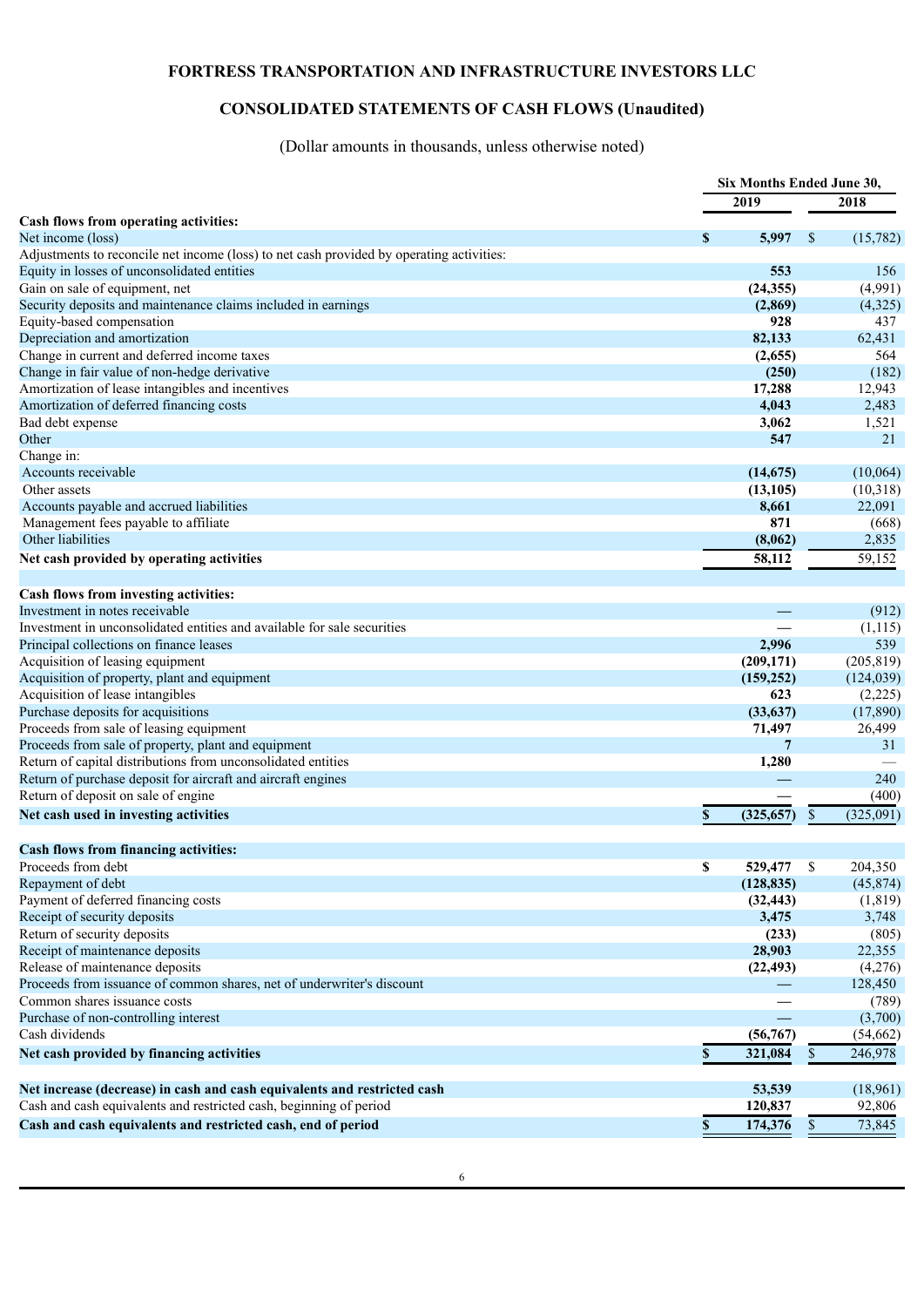# **Key Performance Measures**

The Chief Operating Decision Maker ("CODM") utilizes Adjusted EBITDA as our key performance measure.

Adjusted EBITDA provides the CODM with the information necessary to assess operational performance, as well as make resource and allocation decisions. Adjusted EBITDA is defined as net income attributable to shareholders, adjusted (a) to exclude the impact of provision for income taxes, equity-based compensation expense, acquisition and transaction expenses, losses on the modification or extinguishment of debt and capital lease obligations, changes in fair value of non-hedge derivative instruments, asset impairment charges, incentive allocations, depreciation and amortization expense, and interest expense, (b) to include the impact of our pro-rata share of Adjusted EBITDA from unconsolidated entities, and (c) to exclude the impact of equity in earnings (losses) of unconsolidated entities and the non-controlling share of Adjusted EBITDA.

The following table sets forth a reconciliation of net income attributable to shareholders to Adjusted EBITDA for the three and six months ended June 30, 2019 and 2018:

|                                                                                               | <b>Three Months Ended</b><br><b>June 30,</b> |          |             |          |              | <b>Six Months Ended</b><br><b>June 30,</b> |          |              |         |   |         |  |
|-----------------------------------------------------------------------------------------------|----------------------------------------------|----------|-------------|----------|--------------|--------------------------------------------|----------|--------------|---------|---|---------|--|
| (in thousands)                                                                                |                                              | 2019     |             | 2018     | Change       |                                            | 2019     |              | 2018    |   | Change  |  |
| Net income attributable to shareholders                                                       | S.                                           | 20,332   | $\mathbf S$ | 839      | \$<br>19,493 | S                                          | 13,952   | $\mathbb{S}$ | 267     |   | 13,685  |  |
| Add: (Benefit from) provision for income                                                      |                                              |          |             |          |              |                                            |          |              |         |   |         |  |
| taxes                                                                                         |                                              | (2,299)  |             | 534      | (2, 833)     |                                            | (1, 846) |              | 1,029   |   | (2,875) |  |
| Add: Equity-based compensation expense                                                        |                                              | 700      |             | 229      | 471          |                                            | 928      |              | 437     |   | 491     |  |
| Add: Acquisition and transaction expenses                                                     |                                              | 2,308    |             | 1,508    | 800          |                                            | 3,782    |              | 3,274   |   | 508     |  |
| Add: Losses on the modification or<br>extinguishment of debt and capital lease<br>obligations |                                              |          |             |          |              |                                            |          |              |         |   |         |  |
| Add: Changes in fair value of non-hedge<br>derivative instruments                             |                                              | (3, 470) |             | (441)    | (3,029)      |                                            | (250)    |              | 182     |   | (432)   |  |
| Add: Asset impairment charges                                                                 |                                              |          |             |          |              |                                            |          |              |         |   |         |  |
| Add: Incentive allocations                                                                    |                                              | 2,211    |             | 573      | 1,638        |                                            | 2,373    |              | 573     |   | 1,800   |  |
| Add: Depreciation and amortization<br>expense $(1)$                                           |                                              | 51,554   |             | 38,506   | 13,048       |                                            | 99,421   |              | 75,320  |   | 24,101  |  |
| Add: Interest expense                                                                         |                                              | 25,472   |             | 12,857   | 12,615       |                                            | 46,775   |              | 24,728  |   | 22,047  |  |
| Add: Pro-rata share of Adjusted EBITDA<br>from unconsolidated entities $(2)$                  |                                              | 24       |             | (192)    | 216          |                                            | (94)     |              | (17)    |   | (77)    |  |
| Less: Equity in losses of unconsolidated<br>entities                                          |                                              | 169      |             | 251      | (82)         |                                            | 553      |              | 156     |   | 397     |  |
| Less: Non-controlling share of Adjusted<br>EBITDA $(3)$                                       |                                              | (2,871)  |             | (2, 447) | (424)        |                                            | (5,174)  |              | (5,612) |   | 438     |  |
| <b>Adjusted EBITDA (non-GAAP)</b>                                                             | \$                                           | 94,130   | S           | 52,217   | \$<br>41,913 | S                                          | 160,420  | S.           | 100,337 | S | 60,083  |  |

(1) Includes the following items for the three months ended June 30, 2019 and 2018: (i) depreciation and amortization expense of \$42,600 and \$32,844, (ii) lease intangible amortization of \$2,202 and \$2,010 and (iii) amortization for lease incentives of \$6,752 and \$3,652, respectively. Includes the following items for the six months ended June 30, 2019 and 2018: (i) depreciation and amortization expense of \$82,133 and \$62,431, (ii) lease intangible amortization of \$4,664 and \$4,002 and (iii) amortization for lease incentives of \$12,624 and \$8,887, respectively.

(2) Includes the following items for the three months ended June 30, 2019 and 2018: (i) net loss of \$(276) and \$(299), (ii) interest expense of \$34 and \$94 and (iii) depreciation and amortization expense of \$266 and \$13, respectively. Includes the following items for the six months ended June 30, 2019 and 2018: (i) net loss of \$(696) and \$(251), (ii) interest expense of \$70 and \$206 and (iii) depreciation and amortization expense of \$532 and \$28, respectively.

(3) Includes the following items for the three months ended June 30, 2019 and 2018: (i) equity based compensation of \$110 and \$25, (ii) provision for income taxes of \$10 and \$3, (iii) interest expense of \$1,109 and \$1,032, (iv) depreciation and amortization expense of \$1,345 and \$1,200, and (v) changes in fair value of non-hedge derivative instruments of \$297 and \$187, respectively. Includes the following items for the six months ended June 30, 2019 and 2018: (i) equity based compensation of \$135 and \$62, (ii) provision for income taxes of \$46 and \$7, (iii) interest expense of \$2,008 and \$2,324, (iv) depreciation and amortization expense of \$2,509 and \$3,276 and (v) changes in fair value of non-hedge derivative instruments of \$476 and \$(57), respectively.

We use Funds Available for Distribution ("FAD") in evaluating our ability to meet our stated dividend policy. FAD is not a financial measure in accordance with GAAP. The GAAP measure most directly comparable to FAD is net cash provided by operating activities. We believe FAD is a useful metric for investors and analysts for similar purposes.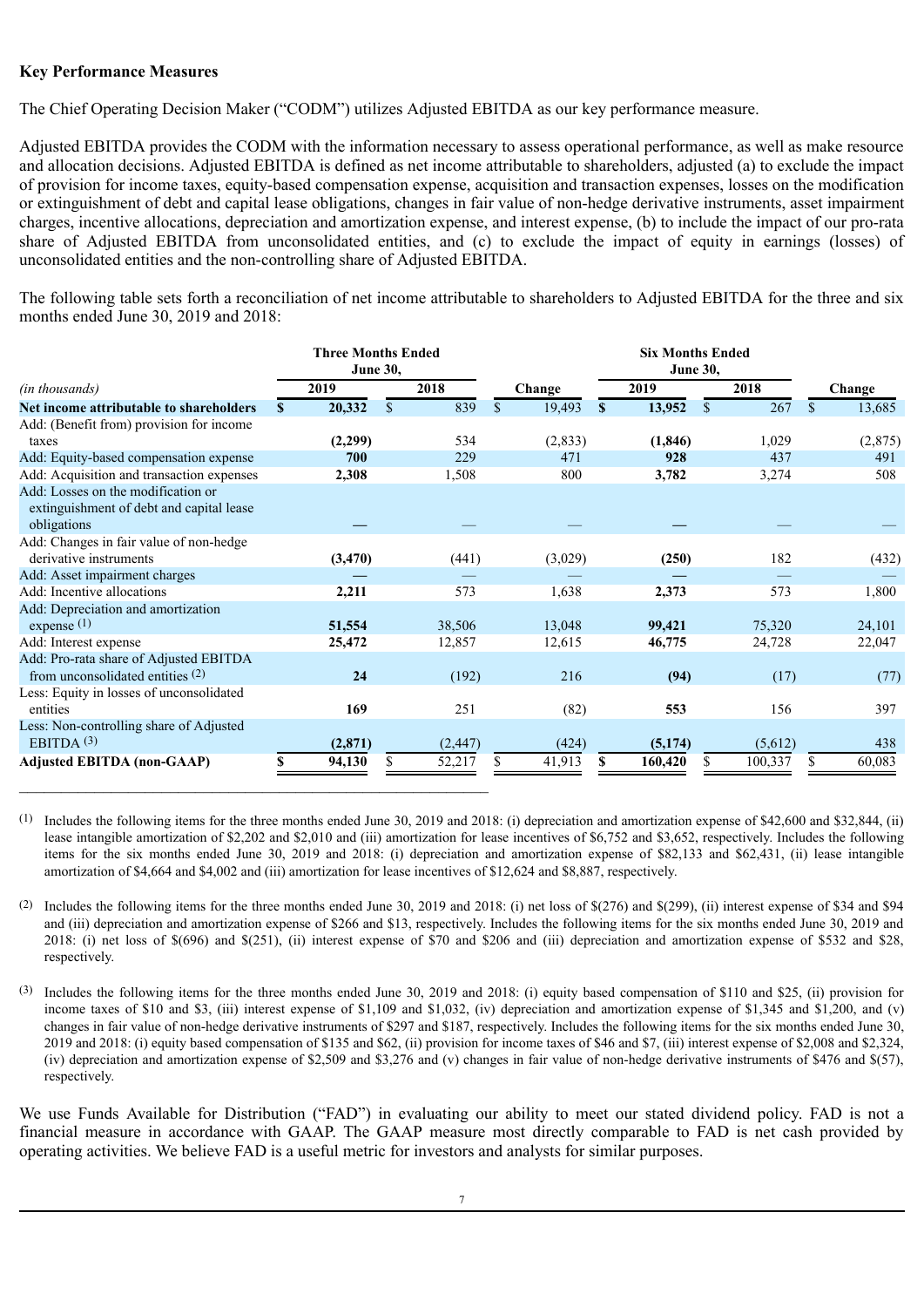We define FAD as: net cash provided by operating activities plus principal collections on finance leases, proceeds from sale of assets, and return of capital distributions from unconsolidated entities, less required payments on debt obligations and capital distributions to non-controlling interest, and excludes changes in working capital.

The following table sets forth a reconciliation of Net Cash Provided by Operating Activities to FAD for the six months ended June 30, 2019 and 2018:

|                                                                   | Six Months Ended June 30, |         |
|-------------------------------------------------------------------|---------------------------|---------|
| <i>(in thousands)</i>                                             | 2019                      | 2018    |
| <b>Net Cash Provided by Operating Activities</b>                  | 58,112<br>S.              | 59,152  |
| Add: Principal Collections on Finance Leases                      | 2.996                     | 539     |
| Add: Proceeds from Sale of Assets                                 | 71,504                    | 26,530  |
| Add: Return of Capital Distributions from Unconsolidated Entities | 1.280                     |         |
| Less: Required Payments on Debt Obligations (1)                   | (3,125)                   | (3,124) |
| Less: Capital Distributions to Non-Controlling Interest           |                           |         |
| Exclude: Changes in Working Capital                               | 26,310                    | (3,876) |
| <b>Funds Available for Distribution (FAD)</b>                     | 157,077                   | 79,221  |
|                                                                   |                           |         |

(1) Required payments on debt obligations for the six months ended June 30, 2019 exclude repayments of \$115,000 for the Revolving Credit Facility and \$10,710 for the CMQR Credit Agreement, and for the six months ended June 30, 2018 exclude repayments of \$25,000 for the Revolving Credit Facility and \$17,750 for the CMQR Credit Agreement, all of which were voluntary refinancings as repayments of these amounts were not required at such time.

The following tables set forth a reconciliation of FAD to Net Cash provided by Operating Activities for the three and six months ended June 30, 2019:

|                                                                    |  | Three Months Ended June 30, 2019 |  |         |  |                        |  |              |  |
|--------------------------------------------------------------------|--|----------------------------------|--|---------|--|------------------------|--|--------------|--|
| <i>(in thousands)</i>                                              |  | <b>Aviation</b><br>Leasing       |  |         |  | Corporate<br>and Other |  | <b>Total</b> |  |
| <b>Funds Available for Distribution (FAD)</b>                      |  | 126,817                          |  | (9,994) |  | (29, 929)              |  | 86,894       |  |
| Less: Principal Collections on Finance Leases                      |  |                                  |  |         |  |                        |  | (1,707)      |  |
| Less: Proceeds from Sale of Assets                                 |  |                                  |  |         |  |                        |  | (44,205)     |  |
| Less: Return of Capital Distributions from Unconsolidated Entities |  |                                  |  |         |  |                        |  | (882)        |  |
| Add: Required Payments on Debt Obligations (1)                     |  |                                  |  |         |  |                        |  | 1,563        |  |
| Add: Capital Distributions to Non-Controlling Interest             |  |                                  |  |         |  |                        |  |              |  |
| Include: Changes in Working Capital                                |  |                                  |  |         |  |                        |  | (3,821)      |  |
| Net Cash provided by Operating Activities                          |  |                                  |  |         |  |                        |  | 37,842       |  |

(1) Required payments on debt obligations for the three months ended June 30, 2019 exclude repayments of \$75,000 for the Revolving Credit Facility and \$5,050 for the CMOR Credit Agreement, both of which were voluntary refinancings as repayments of these amounts were not required at such time.